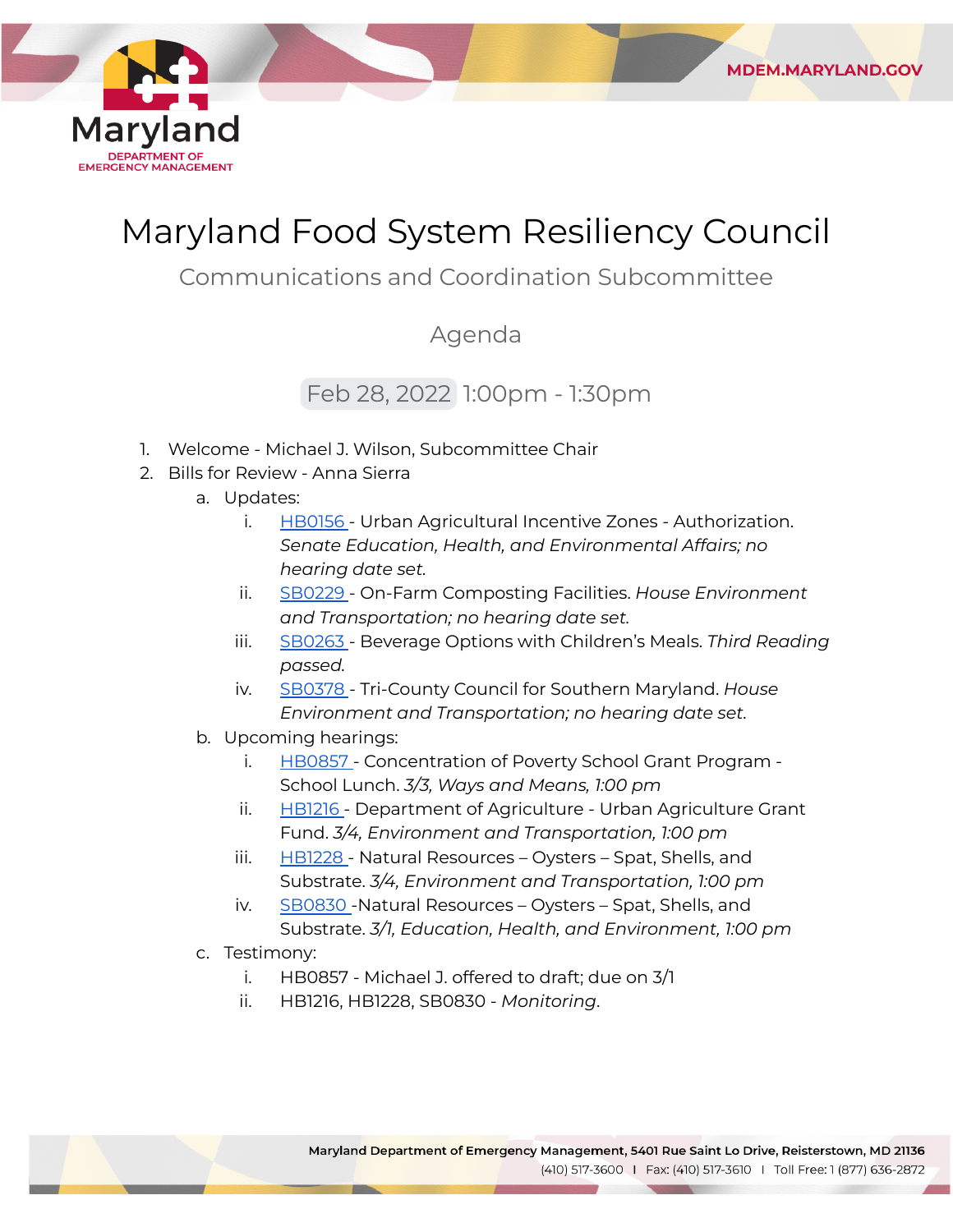

3. Hearing Schedule Week of 2/28-3/4

| Bill#<br>(Crossfile)      | <b>Title</b>                                                                   | Sponsor(s)                                                       | <b>Hearing Schedule</b>                               | <b>Notes</b>                       |  |  |  |
|---------------------------|--------------------------------------------------------------------------------|------------------------------------------------------------------|-------------------------------------------------------|------------------------------------|--|--|--|
|                           | <b>Support</b>                                                                 |                                                                  |                                                       |                                    |  |  |  |
| <b>HB0857</b>             | Education - Concentration of<br>Poverty School Grant Program -<br>School Lunch | Delegate Reznik                                                  | <b>Ways and Means</b><br>3/3, 13:00                   | Michael J. will write<br>testimony |  |  |  |
|                           | <b>Monitor</b>                                                                 |                                                                  |                                                       |                                    |  |  |  |
| <b>HB1216</b>             | Department of Agriculture -<br>Urban Agriculture Grant Fund                    | <b>Delegate Wells</b>                                            | Environment and<br>Transportation<br>3/4/22 - 1:00 PM |                                    |  |  |  |
| <b>HB1228</b><br>(SB0830) | Natural Resources - Oysters -<br>Spat, Shells, and Substrate                   | <b>Delegates</b><br>Crosby, Clark,<br>Boyce, Barve,<br>and Stein | Environment and<br>Transportation<br>3/4/22 - 1:00 PM |                                    |  |  |  |
|                           | <b>No Position</b>                                                             |                                                                  |                                                       |                                    |  |  |  |
|                           |                                                                                |                                                                  |                                                       |                                    |  |  |  |

4. Full Legislative Tracking List - 2022 Session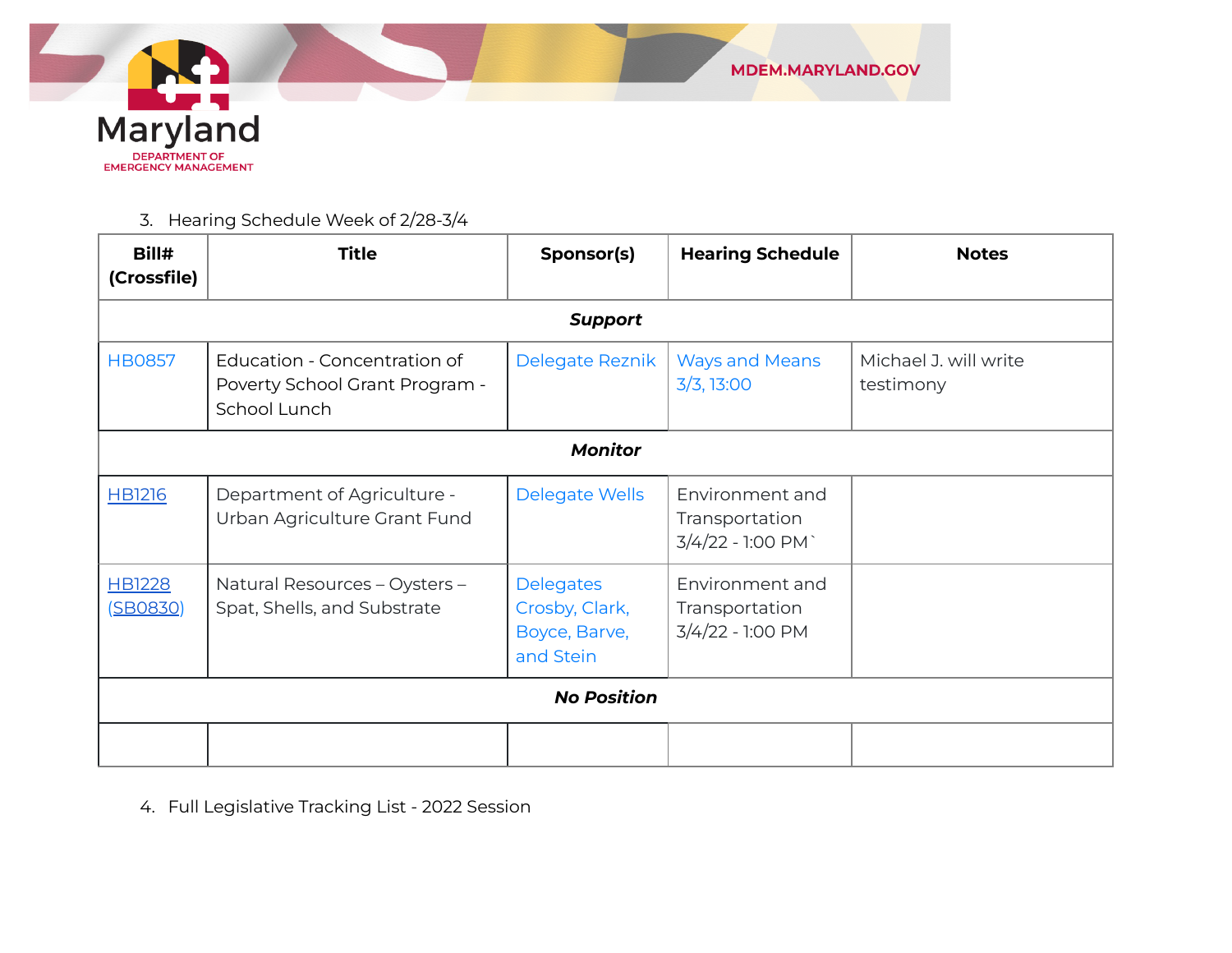

### **NO POSITION**

| <b>Bill/Chapter</b><br>(Cross/ Chapter) | <b>Title</b>                                                                             | <b>Sponsor</b> | <b>Committees &amp;</b><br><b>Hearings</b> | <b>Notes</b> |
|-----------------------------------------|------------------------------------------------------------------------------------------|----------------|--------------------------------------------|--------------|
| <b>HB1163</b>                           | Primary and<br>Secondary Education   Washington<br>- Virtual Education -<br>Requirements | Delegate       | Ways and Means<br>3/9/22 - 1:00 PM         |              |

#### **SUPPORT**

| Bill/<br><b>Chapter</b><br>(Cross/<br>Chapter) | <b>Title</b>                                                                                                           | <b>Sponsor</b>          | <b>Committees &amp;</b><br><b>Hearings</b>             | <b>Notes</b>                            |
|------------------------------------------------|------------------------------------------------------------------------------------------------------------------------|-------------------------|--------------------------------------------------------|-----------------------------------------|
| <b>HB0147</b><br>(SB0121)                      | Maryland Farms and Families<br>Fund, Maryland Food and<br><b>Agricultural Resiliency</b>                               | Delegate<br>Charkoudian | House<br><b>Environment and</b><br>Transportation      | Heather testified on<br><b>HB147</b>    |
|                                                | Mechanism Grant Program,<br>and Maryland Farm-to-School<br>Meal Grant Pilot Program -<br>Alterations and Establishment | <b>Senator Hester</b>   | 1/19/2022 - 1:00 PM<br><b>Ways and Means</b><br>Senate | Michael J. testified on<br><b>SB121</b> |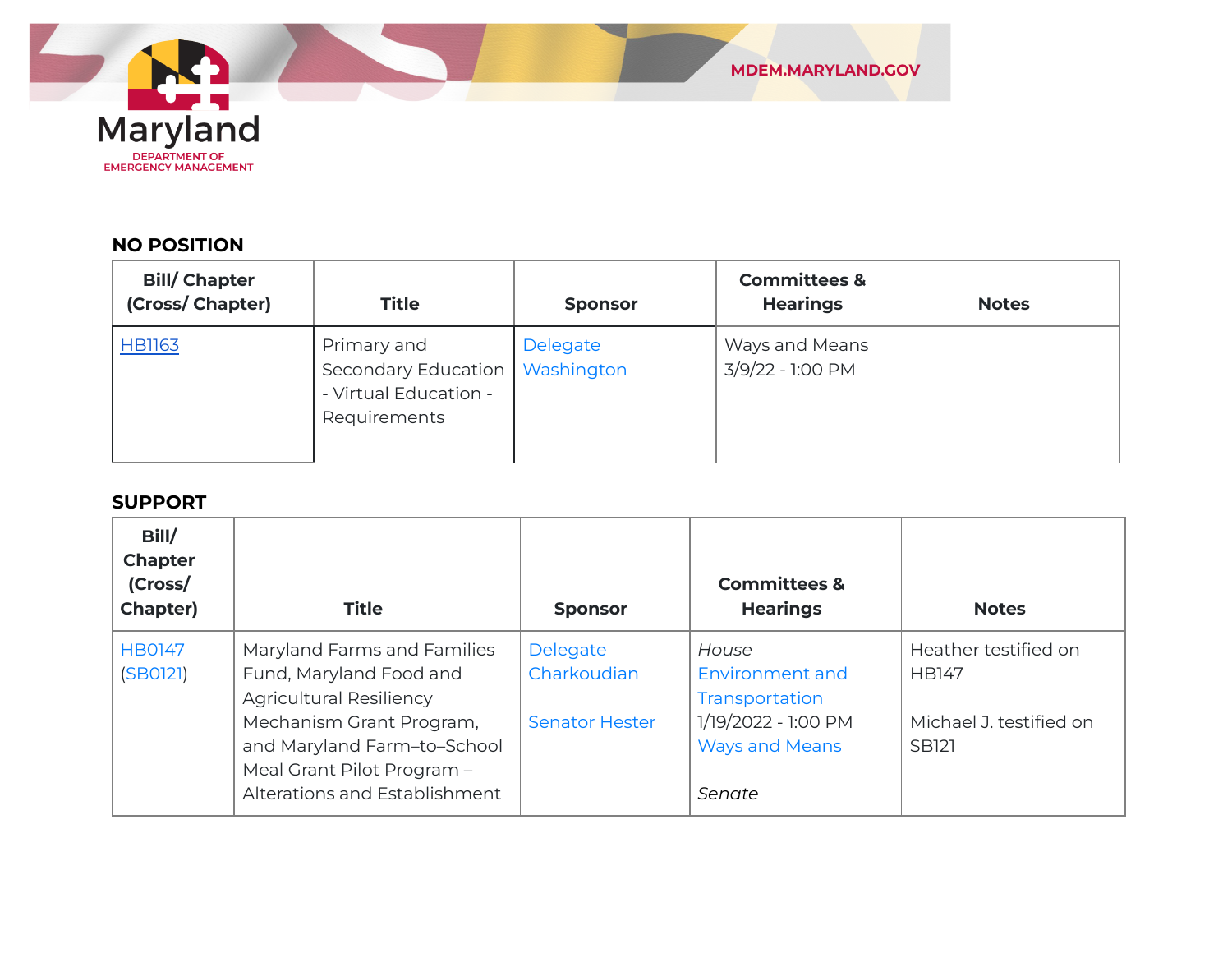

|                           |                                                                                        |                                                                       | Education, Health, and<br><b>Environmental Affairs</b><br>1/25/2022 - 1:30 PM                                                                    |                                                                                                                         |
|---------------------------|----------------------------------------------------------------------------------------|-----------------------------------------------------------------------|--------------------------------------------------------------------------------------------------------------------------------------------------|-------------------------------------------------------------------------------------------------------------------------|
| <b>HB0150</b><br>(SBO124) | Public Schools - Grant Program<br>to Reduce and Compost<br>School Waste                | Delegate<br>Charkoudian<br>Senator<br>Hettleman                       | House<br><b>Ways and Means</b><br>1/27/2022 - 1:00 PM<br>Senate<br>Education, Health, and<br><b>Environmental Affairs</b><br>1/19/2022 - 1:00 PM | Heather submitted<br>written testimony on<br>1/25 for the House<br>hearing.                                             |
| SB0263<br>(HB0661)        | <b>Health - Food Service Facilities</b><br>- Beverage Options With<br>Children's Meals | <b>Senator Beidle</b><br>Delegates<br>Fennell and D.<br><b>Barnes</b> | Senate<br><b>Finance</b><br>2/03/2022 - 1:00 PM<br>House<br><b>Economic Matters</b><br>2/16/2022 - 1:00 PM                                       | Testimony submitted<br>for Senate and House.                                                                            |
| <b>HB0178</b>             | Public Health - Cottage Food<br><b>Businesses - Annual Revenues</b>                    | Delegate Chang                                                        | <b>Health and</b><br>Government<br>Operations<br>1/19/2022 - 2:50 PM                                                                             | Dr. Lansing has<br>volunteered to develop<br>testimony for review in<br>case the bill successfully<br>passes the House. |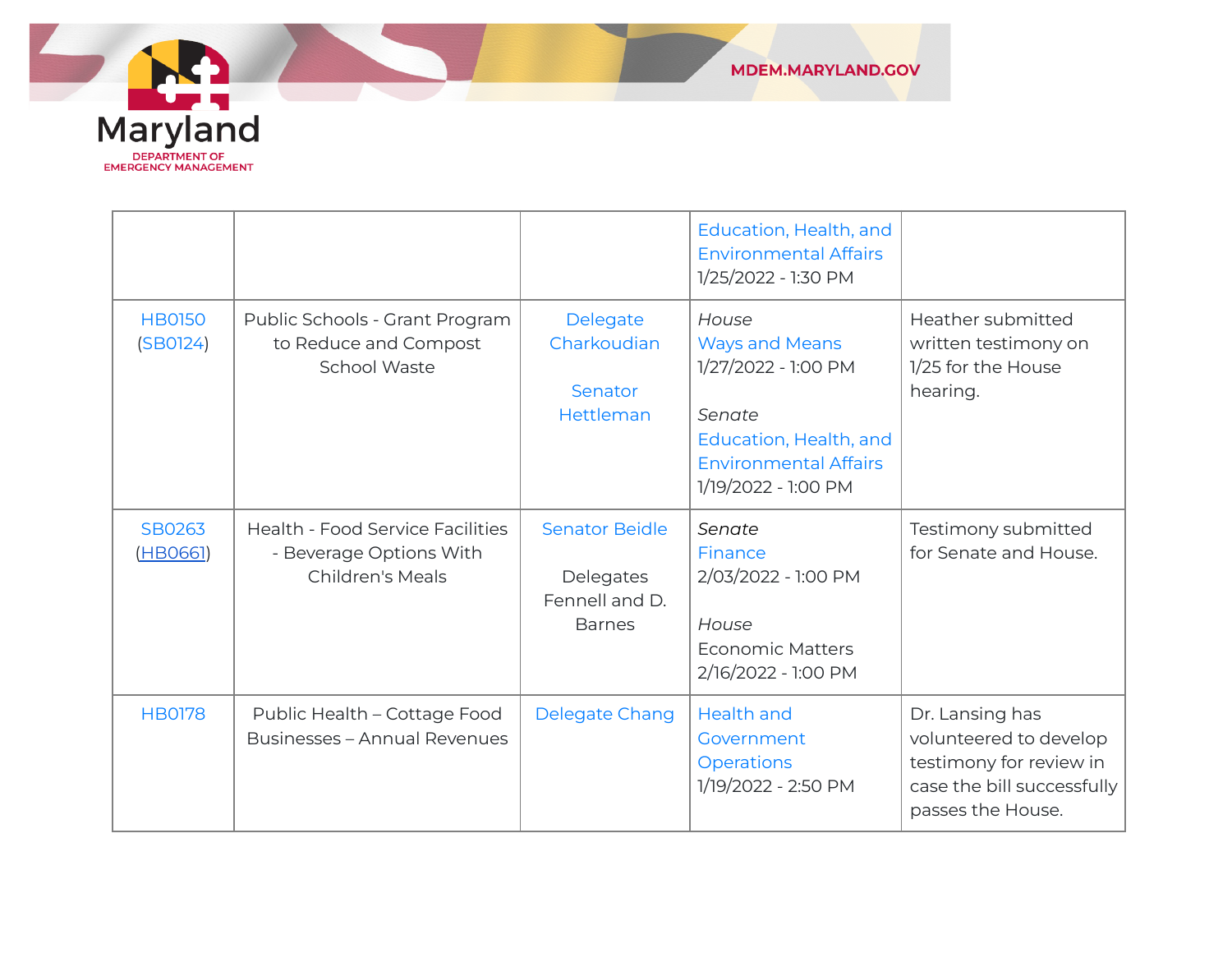

| <b>HB0184</b><br>(SB0229) | Environment - On-Farm<br><b>Composting Facilities - Permit</b><br>Exemption     | <b>Delegate Shetty</b><br><b>Senator Gallion</b>                                   | House<br>Environment and<br>Transportation<br>2/02/2022 - 1:00 PM<br>Senate<br>Education, Health, and<br><b>Environmental Affairs</b><br>1/25/2022 - 1:30 PM | Testimony submitted<br>for the House.                                      |
|---------------------------|---------------------------------------------------------------------------------|------------------------------------------------------------------------------------|--------------------------------------------------------------------------------------------------------------------------------------------------------------|----------------------------------------------------------------------------|
| <b>HB0456</b>             | <b>Supplemental Nutrition</b><br>Assistance Program - State<br>Supplement       | Delegate<br>Valentino-Smith                                                        | Appropriations<br>2/08/2022 - 1:00 PM                                                                                                                        | Subcommittee will draft<br>testimony for Senate<br>hearing, if applicable. |
| <b>SB0630</b><br>(HB0706) | Maryland Department of<br><b>Emergency Management -</b><br>Office of Resilience | <b>Senator Hester et</b><br>al.<br><b>Delegates</b><br>Sample-Hughes<br>and Watson | House<br>Environment and<br>Transportation<br>2/18/2022 - 11:00 AM<br>Senate<br>Education, Health, and<br><b>Environmental Affairs</b><br>2/24/2022 - 1:00PM | Support with language<br>drawing attention to<br>the role of the FSRC      |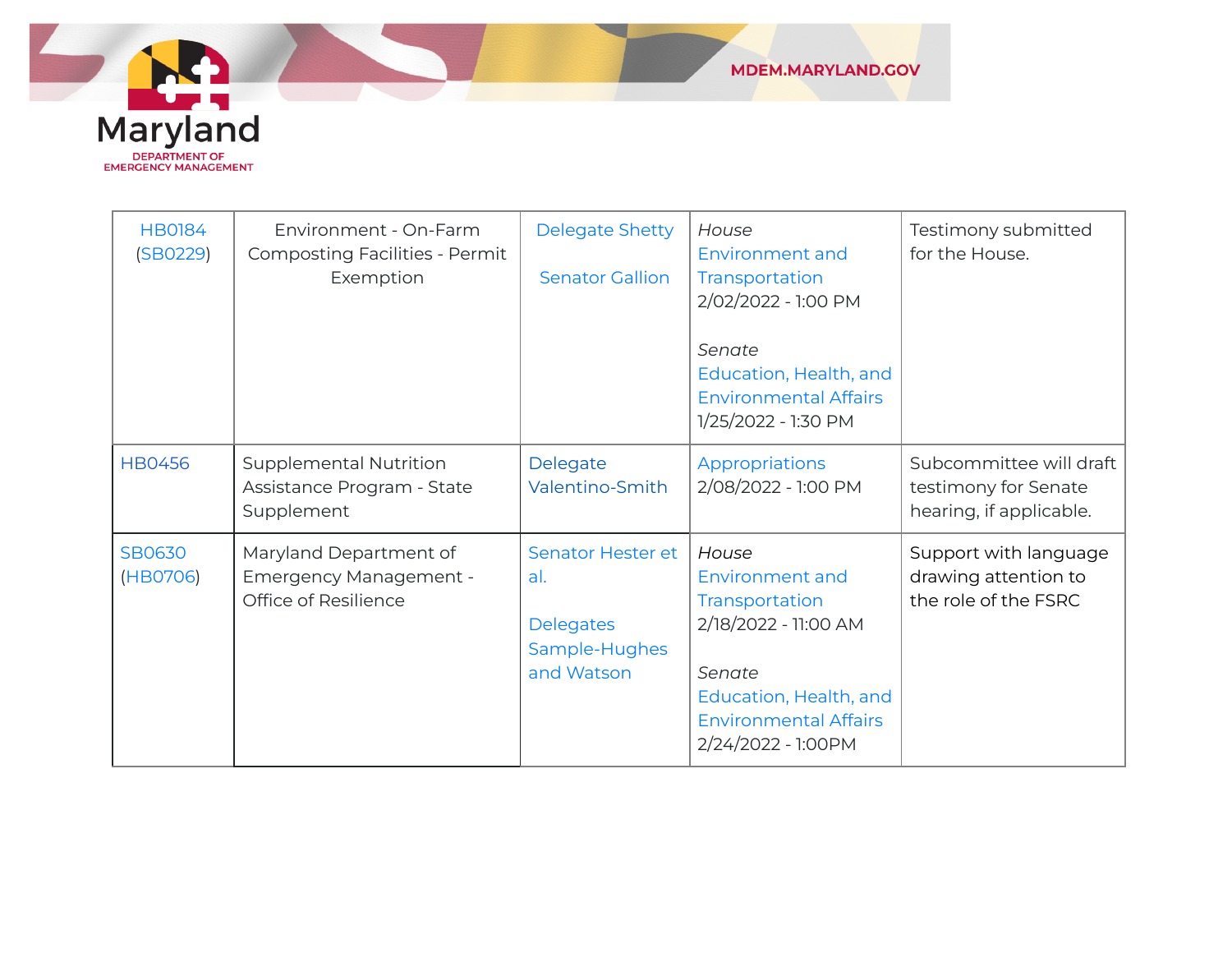

| <b>HB0855</b><br>(SBO942) | Agriculture - Urban Agriculture<br>Water and Power<br>Infrastructure Grant Program<br>and Fund - Establishment | <b>Delegate Boyce</b><br>Senators Griffith<br>and Hayes | House<br><b>Environment and</b><br>Transportation<br>2/25/2022 - 11:00 AM                                                               | Steve will write<br>testimony        |
|---------------------------|----------------------------------------------------------------------------------------------------------------|---------------------------------------------------------|-----------------------------------------------------------------------------------------------------------------------------------------|--------------------------------------|
| <b>HB0857</b>             | Education - Concentration of<br>Poverty School Grant Program<br>- School Lunch                                 | Delegate Reznik                                         | <b>Ways and Means</b><br>3/3, 13:00                                                                                                     | Michael J. will write<br>testimony   |
| <b>HB1027</b><br>(SBO921) | Food Supplement Benefits -<br>Students - Eligibility (SNAP for<br>Students)                                    | Delegate<br>Solomon                                     | Appropriations<br>3/10/22 - 1:00 PM                                                                                                     |                                      |
| SB0437<br>(HB0540)        | Agriculture - University of<br>Maryland Extension - Urban<br><b>Farmer Assistance</b>                          | <b>Senator McCray</b>                                   | Senate<br>Education, Health, and<br><b>Environmental Affairs</b><br>3/9/22 at 1:00pm<br>House<br>Appropriations<br>2/22/22 at 1:00 p.m. | Dr. Lansing is writing<br>testimony. |

#### **SUPPORT WITH AMENDMENTS**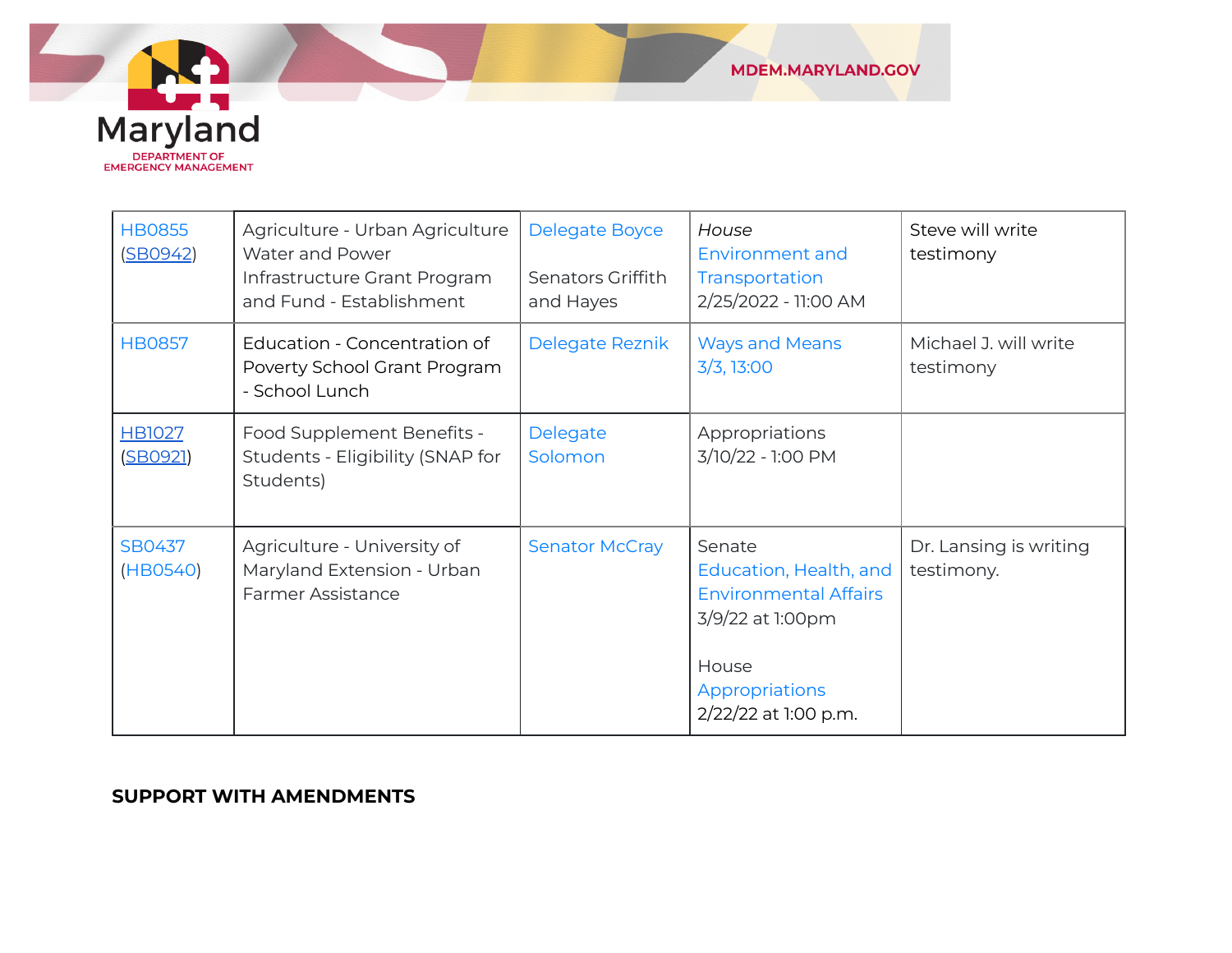

| Bill/<br><b>Chapter</b><br>(Cross/<br>Chapter) | <b>Title</b>                                                                                                               | <b>Sponsor</b>          | <b>Committees &amp;</b><br><b>Hearings</b>                                    | <b>Notes</b>                                                                                             |
|------------------------------------------------|----------------------------------------------------------------------------------------------------------------------------|-------------------------|-------------------------------------------------------------------------------|----------------------------------------------------------------------------------------------------------|
| <b>SB0039</b>                                  | Task Force to Study the<br>Feasibility of Returning to State<br><b>Meat Processing Inspection</b><br>(Farms Buy Local Act) | <b>Senator Cassilly</b> | Education, Health, and<br><b>Environmental Affairs</b><br>1/25/2022 - 1:30 PM | E&P strongly supports<br>this bill. Some<br>amendments were<br>discussed during the<br>1/25 C&C meeting. |

## **OPPOSE**

None identified for opposition at this time.

## **MONITOR**

| <b>Bill/Cha</b><br>pter<br>(Cross/<br>Chapter) | <b>Title</b>                                         | <b>Sponsor</b>                                | <b>Org Committees &amp;</b><br><b>Hearings</b> | <b>Notes</b> |
|------------------------------------------------|------------------------------------------------------|-----------------------------------------------|------------------------------------------------|--------------|
| <b>HB0100</b><br>(SBOO14)                      | Sustainable Maryland Program<br>Fund - Establishment | Delegate<br>Solomon<br><b>Senator Elfreth</b> | House<br>Appropriations<br>1/25/2022 - 1:00 PM |              |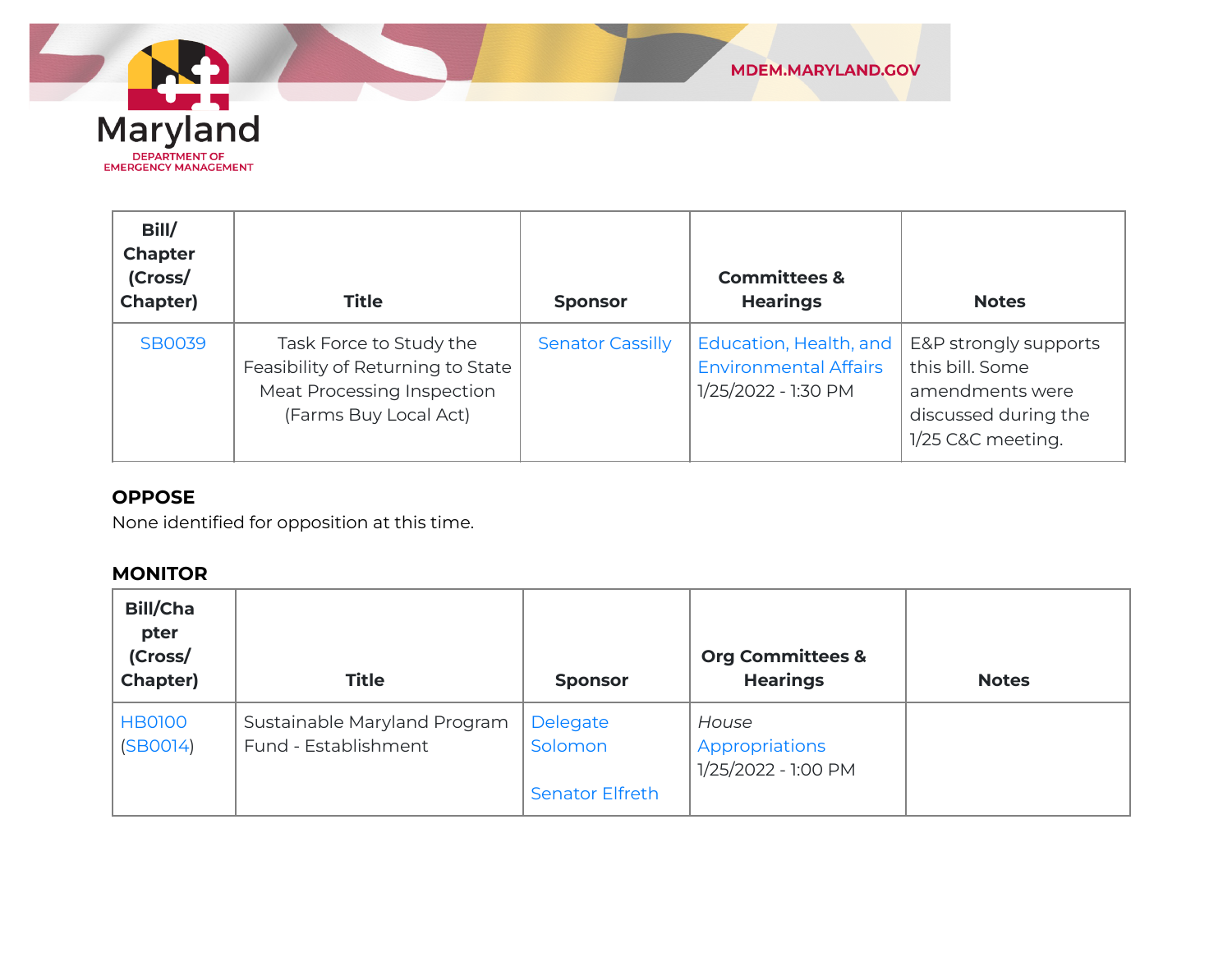

|               |                                                                                                                       |                           | Senate<br>Education, Health, and<br><b>Environmental Affairs</b><br>2/9/2022 - 1:00pm |                                                                                                 |
|---------------|-----------------------------------------------------------------------------------------------------------------------|---------------------------|---------------------------------------------------------------------------------------|-------------------------------------------------------------------------------------------------|
| <b>HB0156</b> | Local Governments - Urban<br>Agricultural Incentive Zones-<br>Authorization                                           | Delegate Queen            | Environment and<br>Transportation<br>1/19/2022 - 1:00 PM                              |                                                                                                 |
| <b>HB0179</b> | Counties and State Legislative<br>Districts - Food Environment<br>Reports                                             | Delegate<br>Amprey        | <b>Environment and</b><br>Transportation<br>1/25/2022 - 1:00 PM                       |                                                                                                 |
| <b>SB0378</b> | Tri-County Council for Southern<br>Maryland - Funding for<br>Southern Maryland Agricultural<br>Development Commission | <b>Senator Jackson</b>    | <b>Budget and Taxation</b><br>2/9/22 - 1:00pm                                         | Monitor<br>Steve McHenry shared<br>a flier from SMADC<br>which was distributed<br>to the group. |
| <b>HB0680</b> | <b>Baltimore County - Property</b><br>Tax Credit - Supermarkets.                                                      | Delegate Brooks,<br>et al | <b>Ways and Means</b><br>2/15/2022 - 1:00pm                                           |                                                                                                 |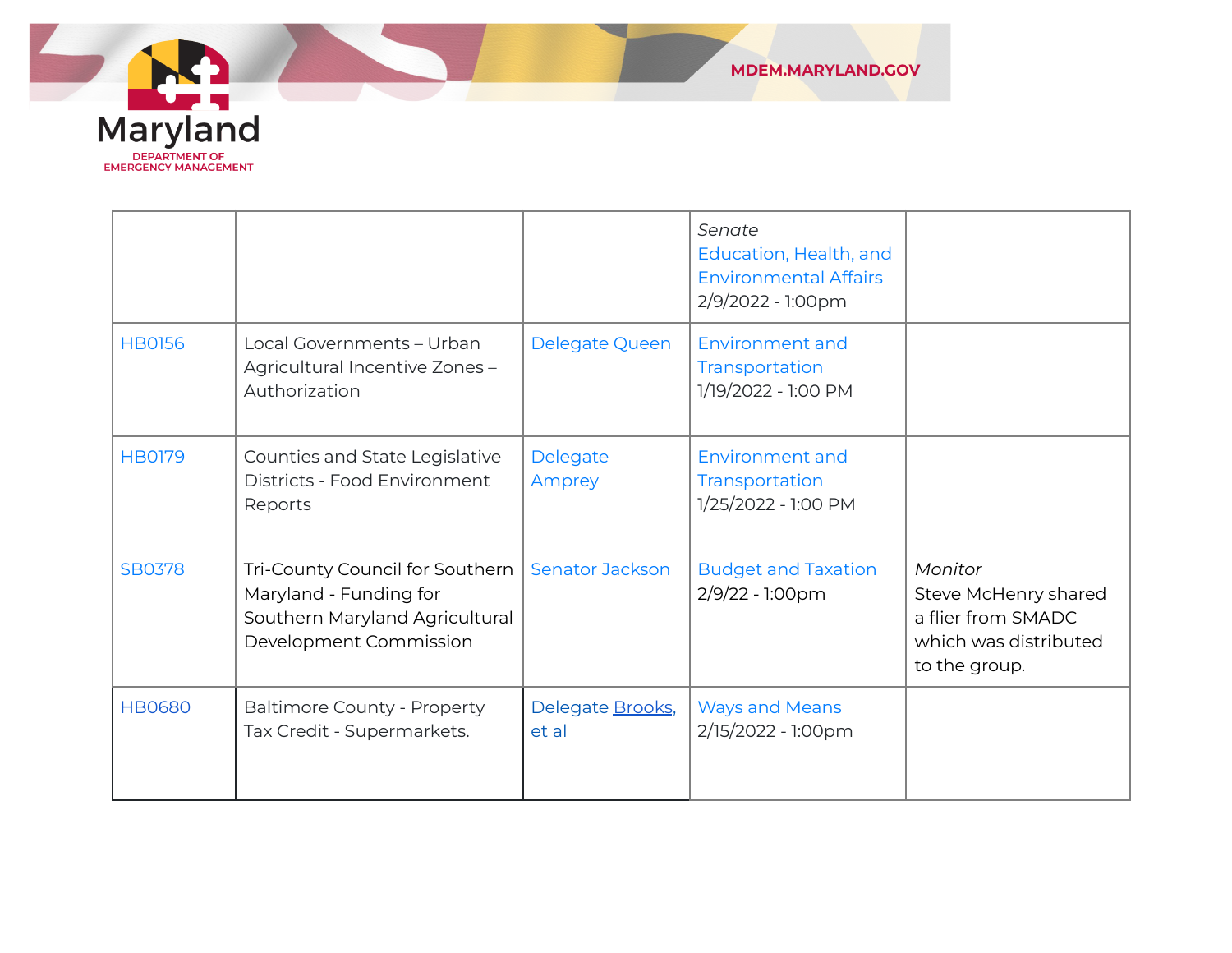

| SB0362                    | Primary and Secondary<br>Education - Virtual Schools -<br>Revisions                                               | <b>Senator Pinsky</b>                               | Education, Health, and<br><b>Environmental Affairs</b><br>2/16/2022 - 1:00 PM                                                                                        | More info needed |
|---------------------------|-------------------------------------------------------------------------------------------------------------------|-----------------------------------------------------|----------------------------------------------------------------------------------------------------------------------------------------------------------------------|------------------|
| <b>SB0552</b><br>(HB0695) | <b>Environment - Climate Crisis</b><br>Plan - Requirement (Better<br>Together to Save Our Weather<br>Act of 2022) | <b>Senator Kramer</b><br>Delegate<br>Fraser-Hidalgo | House<br><b>Environment and</b><br>Transportation<br>2/18/2022 - 11:00 AM<br>Senate<br>Education, Health, and<br><b>Environmental Affairs</b><br>2/24/2022 - 1:00 PM | Monitor          |
| <b>HB1163</b>             | Primary and Secondary<br>Education - Virtual Education -<br>Requirements                                          | Delegate<br>Washington                              | Ways and Means<br>3/9/22 - 1:00 PM                                                                                                                                   |                  |
| <b>HB1216</b>             | Department of Agriculture -<br>Urban Agriculture Grant Fund                                                       | <b>Delegate Wells</b>                               | Environment and<br>Transportation<br>3/4/22 - 1:00 PM                                                                                                                |                  |